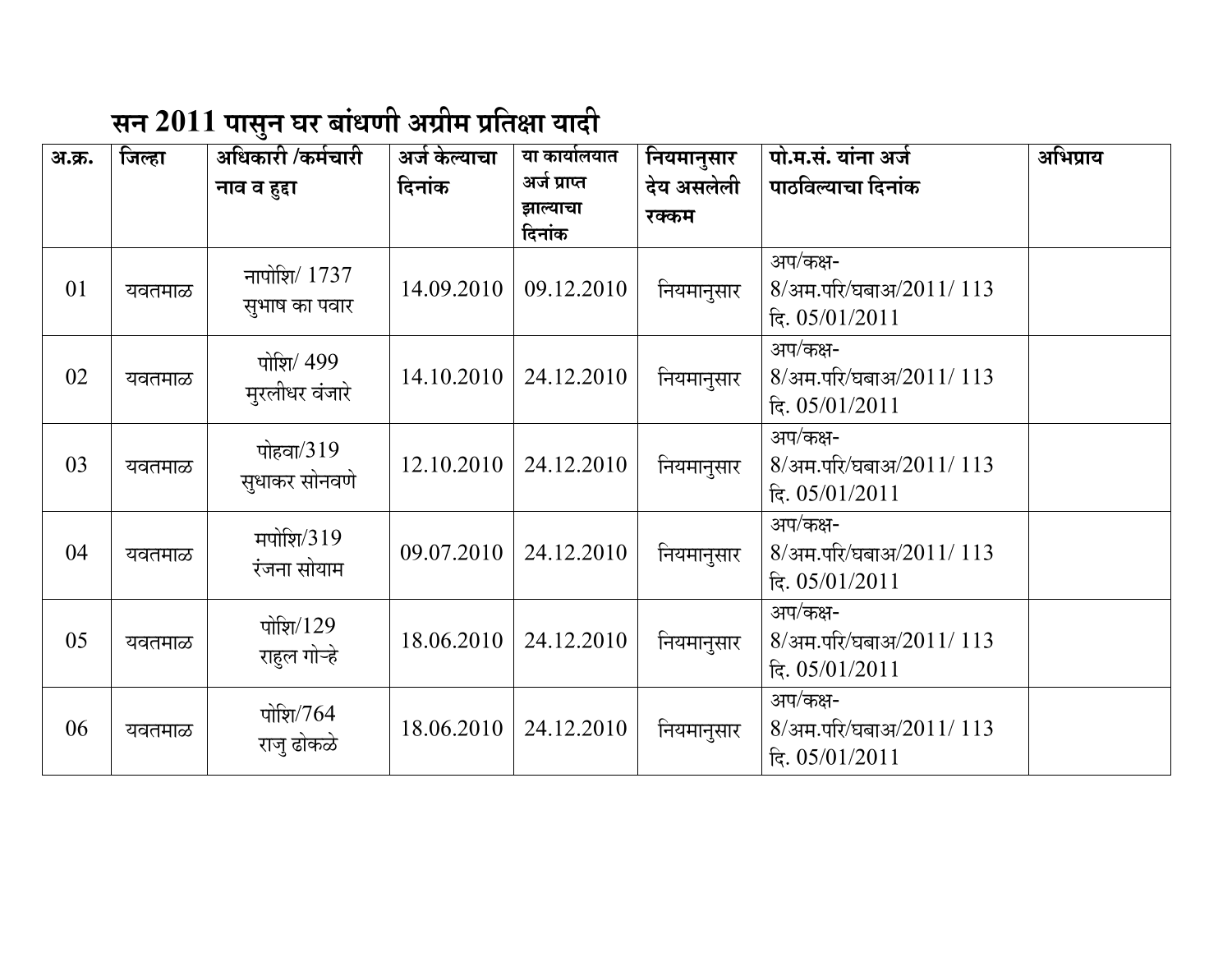| 07 | यवतमाळ  | नापोशि $/ 67$<br>प्रमोद गाडगे    | 03.08.2010 | 24.12.2010 | नियमानुसार | अप/कक्ष-<br>8/अम.परि/घबाअ/2011/113<br>हि. 05/01/2011  |  |
|----|---------|----------------------------------|------------|------------|------------|-------------------------------------------------------|--|
| 08 | यवतमाळ  | नापोशि/1703<br>गणेश उईके         | 18.06.2010 | 24.12.2010 | नियमानुसार | अप/कक्ष-<br>8/अम.परि/घबाअ/2011/113<br>हि. 05/01/2011  |  |
| 09 | यवतमाळ  | पोशि $/1069$<br>उमेश पिसाळकर     | 18.06.2010 | 24.12.2010 | नियमानुसार | अप/कक्ष-<br>8/अम.परि/घबाअ/2011/113<br>हि. 05/01/2011  |  |
| 10 | यवतमाळ  | चापोना/ 340<br>सुभाष ठाकरे       | 22.10.10   | 24.12.2010 | नियमानुसार | अप/कक्ष-<br>8/अम.परि/घबाअ/2011/113<br>हि. 05/01/2011  |  |
| 11 | यवतमाळ  | पोहवा / 355<br>लक्ष्मण फुलसंगे   | 07.08.2010 | 24.12.2010 | नियमानुसार | अप/कक्ष-<br>8/अम.परि/घबाअ/2011/113<br>हि. 05/01/2011  |  |
| 12 | बुलडाणा | कश्रेली/<br>श्रीमती ममता स.पाटील | 22.09.2010 | 10.03.2011 | नियमानुसार | अप/कक्ष-<br>8/अम.परि/घबाअ/2011/2334<br>हि. 18/04/2011 |  |
| 13 | वाशिम   | कश्रेली/<br>आर.बी. कास्टे        | 04.02.2011 | 30.03.2011 | नियमानुसार | अप/कक्ष-<br>8/अम.परि/घबाअ/2011/2334<br>दि.18/04/2011  |  |
| 14 | वाशिम   | पोशि/ 1220<br>गजानन वर           | 15.03.2011 | 18.04.2011 | नियमानुसार | अप/कक्ष-<br>8/अम.परि/घबाअ/2011/3403<br>हि.09/06/2011  |  |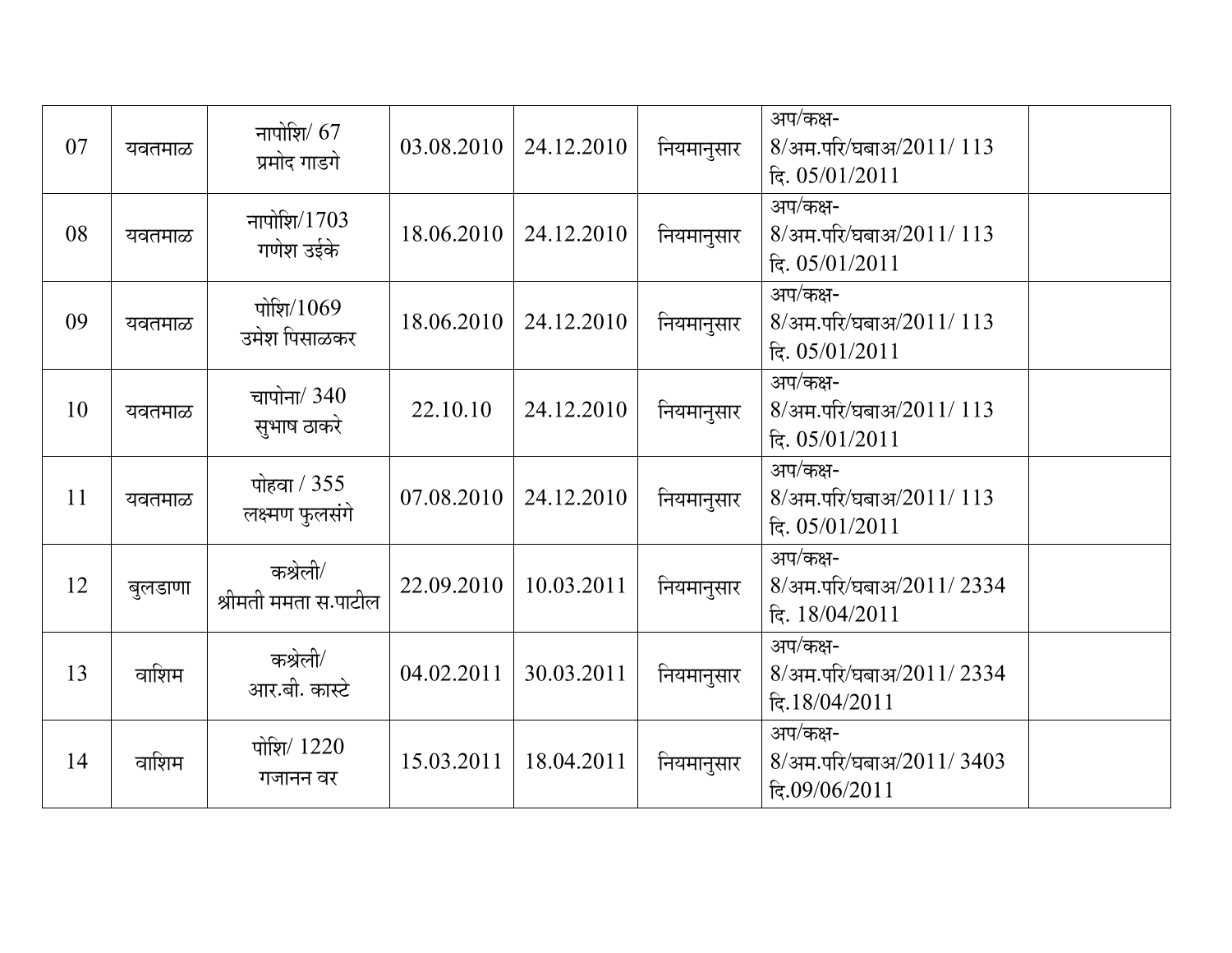| 15 | बुलडाणा             | नापोशि $/1620$<br>दिलीप चव्हाण    | 04.05.2011 | 07.05.2011 | नियमानुसार | अप/कक्ष-<br>8/अम.परि/घबाअ/2011/3403<br>दि.09/06/2011   |  |
|----|---------------------|-----------------------------------|------------|------------|------------|--------------------------------------------------------|--|
| 16 | बुलडाणा             | नापोशि/ 692<br>रविंद्र इंगळे      | 15.04.2011 | 13.05.2011 | नियमानुसार | अप/कक्ष-<br>8/अम.परि/घबाअ/2011/3403<br>दि.09/06/2011   |  |
| 17 | बुलडाणा             | पोशिम/ 1405<br>गजानन कराळे        | 26.07.2010 | 17.05.2011 | नियमानुसार | अप/कक्ष-<br>8/अम.परि/घबाअ/2011/3403<br>दि.09/06/2011   |  |
| 18 | बुलडाणा             | पोना/ 1436<br>अरुण उ. गायकवाड     | 07.06.2011 | 18.06.2011 | नियमानुसार | अप/कक्ष-<br>8/अम.परि/घबाअ/2011/ 4058<br>दि.07/07/2011  |  |
| 19 | वाशिम               | नापोशि $/706$<br>संदीप दि. वानखडे | 11.05.2011 | 29.06.2011 | नियमानुसार | अप/कक्ष-<br>8/अम.परि/घबाअ/2011/4058<br>दि.07/07/2011   |  |
| 20 | वाशिम               | पोशि/891<br>संदीप सा. सरोदे       | 23.04.2011 | 11.07.2011 | नियमानुसार | अप/कक्ष-<br>8/अम.परि/घबाअ/2011/ 4974<br>हि. 25/08/2011 |  |
| 21 | नागपुर<br>ग्रा/वशिम | पोशि/ 312<br>सुधांशिव पाचपिले     |            | 04.07.2011 | नियमानुसार | अप/कक्ष-<br>8/अम.परि/घबाअ/2011/ 4974<br>दि.25/08/2011  |  |
| 22 | यवतमाळ              | नापोशि/ $1846$<br>संतोष कि. राऊत  | 14.06.2010 | 13.10.2011 | नियमानुसार | अप/कक्ष-8/घबाअ/2011/<br>8202 दि.20/12/2011             |  |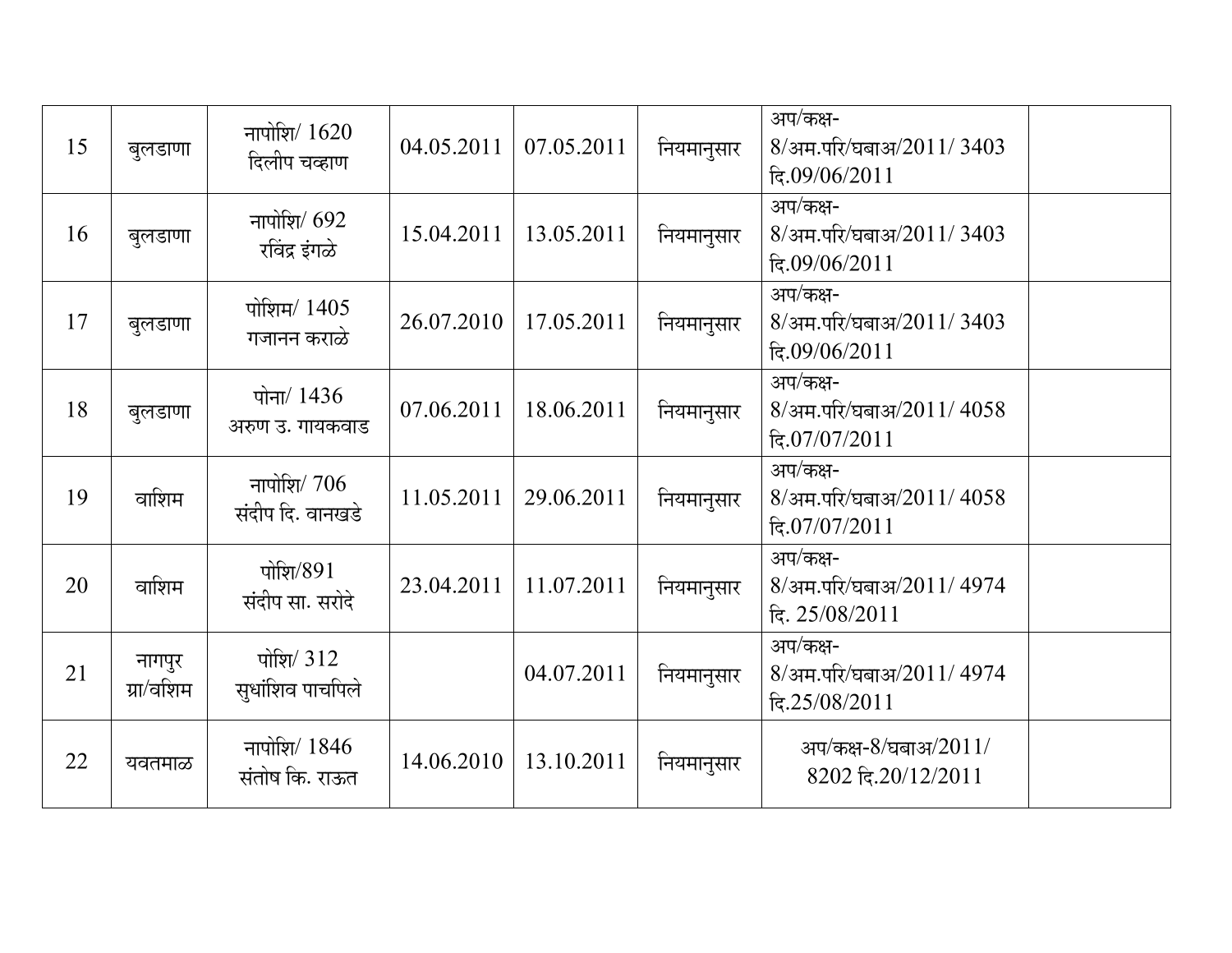| 23 | यवतमाळ          | नापोशि $/1591$<br>अशोक कृ. मडावी | 14.06.2010 | 13.10.2011 | नियमानुसार | अप/कक्ष-8/घबाअ/2011/<br>8202 दि.20/12/2011  |
|----|-----------------|----------------------------------|------------|------------|------------|---------------------------------------------|
| 24 | यवतमाळ          | चापोशि/25<br>प्रफुल्ल पावसेकर    | 20.10.2010 | 13.10.2011 | नियमानुसार | अप/कक्ष-8/घबाअ/2011/<br>8202 दि.20/12/2011  |
| 25 | यवतमाळ          | नापोशि/302<br>संतोष च. चव्हाण    | 17.01.2011 | 13.10.2011 | नियमानुसार | अप/कक्ष-8/घबाअ/2011/<br>8202 दि.20/12/2011  |
| 26 | यवतमाळ          | नापोशि/820<br>रमेश कि. राठोड     | 28.06.2010 | 13.10.2011 | नियमानुसार | अप/कक्ष-8/घबाअ/2011/<br>8202 दि.20/12/2011  |
| 27 | वाशिम           | पोशि $/148$<br>प्रेमदास गो आडे   | 22.08.2011 | 04.11.2011 | नियमानुसार | अप/कक्ष-8/घबाअ/2012/<br>419 दि. 30/01/2012  |
| 28 | वाशिम           | पोहवा/ बियंचा<br>अर्जुत जाधव     | 22.09.2011 | 04.11.2011 | नियमानुसार | अप/कक्ष-8/घबाअ/2012/<br>419 दि. 30/01/2012  |
| 29 | वाशिम           | पोकॉ/748<br>दिपक रा. राठोड       | 08.11.2011 | 13.12.2011 | नियमानुसार | अप/कक्ष-8/घबाअ/2012/<br>419 दि. 30/01/2012  |
| 30 | वाशिम           | पोशि/739<br>अनिस रफिक सैय्यद     | 14.12.2011 | 25.01.2012 | नियमानुसार | अप/कक्ष-8/घबाअ/2012/<br>1040 दि. 12/03/2012 |
| 31 | अकोला           | पोशि/ 294<br>गजानन भा. धोरण      | 26.02.2011 | 18.02.2012 | नियमानुसार | अप/कक्ष-8/घबाअ/2012/<br>1041 दि.12/03/2012  |
| 32 | अकोला           | पोशि $/548$<br>गजानन प्र खंडारे  | 28.10.2009 | 18.02.2012 | नियमानुसार | अप/कक्ष-8/घबाअ/2012/<br>1041 दि.12/03/2012  |
| 33 | अमरावती<br>ग्रा | कश्रेलि/<br>रवि दे. नंदनवार      | 17.10.2011 | 18.02.2012 | नियमानुसार | अप/कक्ष-8/घबाअ/2012/<br>1042 दि. 12/03/2012 |
| 34 | वाशिम           | नापोशि/327<br>अजय दाभाडे         | 09.03.2012 | 16.03.2012 | नियमानुसार | अप/कक्ष-8/घबाअ/2012/<br>2436 दि. 23/04/2012 |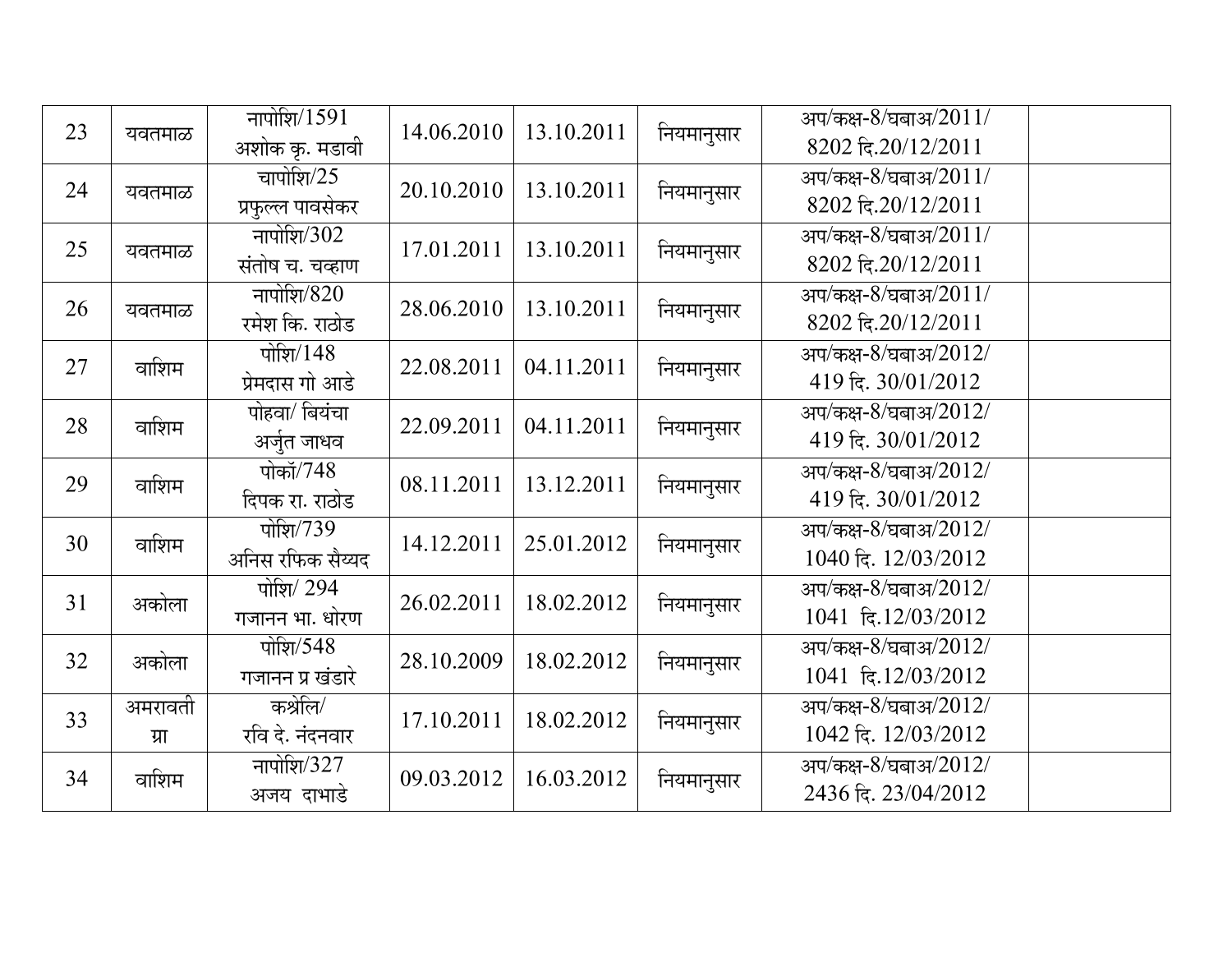| 35 |         | मपोशि/ 1936             |            | 21.03.2012              |            | अप/कक्ष-8/घबाअ/2012/ |
|----|---------|-------------------------|------------|-------------------------|------------|----------------------|
|    | अकोला   | अनिता वारघडे            | 09.11.2011 |                         | नियमानुसार | 3092 दि. 29/05/2012  |
|    |         | पोहेका/29               | 27.02.2012 | 21.03.2012              | नियमानुसार | अप/कक्ष-8/घबाअ/2012/ |
| 36 | अकोला   | उध्दव श्री कांबळे       |            |                         |            | 3092 दि. 29/05/2012  |
| 37 | अकोला   | पोशि/ 1320              | 23.02.2012 | 21.03.2012              | नियमानुसार | अप/कक्ष-8/घबाअ/2012/ |
|    |         | हिम्मतराव जा ढिगोळे     |            |                         |            | 3092 दि. 29/05/2012  |
| 38 | अकोला   | पोशि/604                | 21.02.2012 | 21.03.2012              | नियमानुसार | अप/कक्ष-8/घबाअ/2012/ |
|    |         | बाळकृष्ण पवार           |            |                         |            | 3092 दि. 29/05/2012  |
| 39 | अकोला   | नापोशि $/793$           | 06.03.2012 | 21.03.2012              | नियमानुसार | अप/कक्ष-8/घबाअ/2012/ |
|    |         | सुभाष रा पवार           |            |                         |            | 3092 दि. 29/05/2012  |
| 40 | अकोला   | पोहवा/1509              | 05.03.2012 | 21.03.2012              | नियमानुसार | अप/कक्ष-8/घबाअ/2012/ |
|    |         | दिपक ग कानडे            |            |                         |            | 3092 दि. 29/05/2012  |
| 41 | बुलडाणा | मपोशि/860               | 01.08.2011 | 23.05.2012              | नियमानुसार | अप/कक्ष-8/घबाअ/2012/ |
|    |         | गीता ना बामंदे          |            |                         |            | 3379 दि. 11/05/2012  |
| 42 | बुलडाणा | नापोशि/1774             | 16.08.2011 | 23.05.2012              | नियमानुसार | अप/कक्ष-8/घबाअ/2012/ |
|    |         | साहेबराव त्र्यं. सोनाने |            |                         |            | 3379 दि. 11/05/2012  |
| 43 | बुलडाणा | नापोशि/1584             | 10.04.2011 | 23.05.2012              | नियमानुसार | अप/कक्ष-8/घबाअ/2012/ |
|    |         | अजयसिंह राठोड           |            |                         |            | 3379 दि. 11/05/2012  |
| 44 | बुलडाणा | नापोशि/729              | 10.08.2011 | $23.05.20\overline{12}$ | नियमानुसार | अप/कक्ष-8/घबाअ/2012/ |
|    |         | बाबुसिंग बारवार         |            |                         |            | 3379 दि. 11/05/2012  |
| 45 | बुलडाणा | पोशि/1901               | 06.08.2011 | 23.05.2012              | नियमानुसार | अप/कक्ष-8/घबाअ/2012/ |
|    |         | अजय का शिरसोले          |            |                         |            | 3379 दि. 11/05/2012  |
| 46 | बुलडाणा | पोशि/239                | 03.10.2011 | 23.05.2012              | नियमानुसार | अप/कक्ष-8/घबाअ/2012/ |
|    |         | भानुदास तायडे           |            |                         |            | 3379 दि. 11/05/2012  |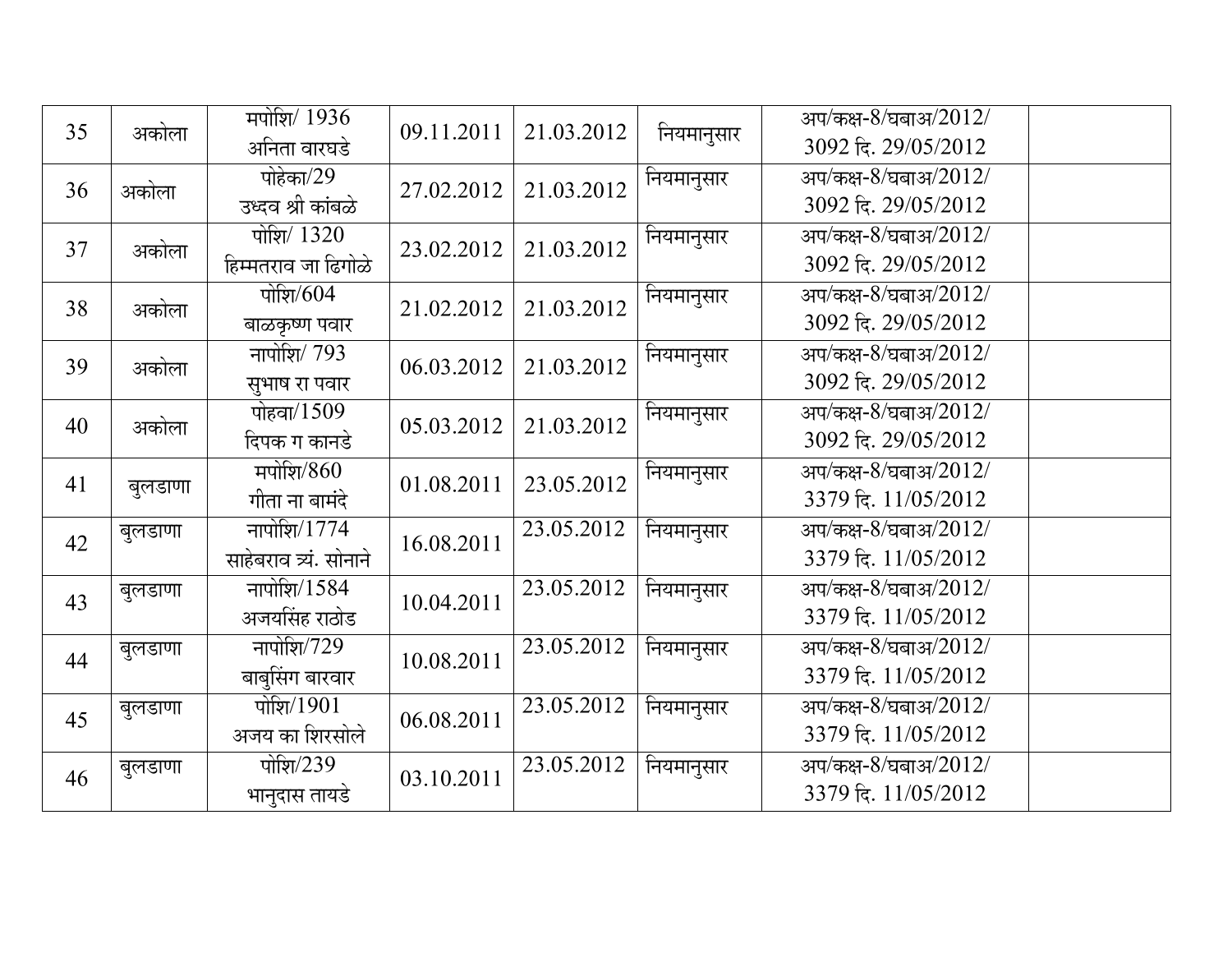| 47 | अकोला   | पोहवा/478<br>रणजित अ खेडेकर               | 24.11.2011 | 16.05.2012 | नियमानुसार | अप/कक्ष-8/घबाअ/2012/<br>3378 दि. 11/05/2012 |
|----|---------|-------------------------------------------|------------|------------|------------|---------------------------------------------|
| 48 | अकोला   | पोशिम/889<br>राधेशाम म निखार              | 19.09.2011 | 16.05.2012 | नियमानुसार | अप/कक्ष-8/घबाअ/2012/<br>3378 दि. 11/05/2012 |
| 49 | अकोला   | नापोशि/233<br>शामकुमार ल. बुंदले          | 21.03.2012 | 22.05.2012 | नियमानुसार | अप/कक्ष-8/घबाअ/2012/<br>3378 दि. 11/05/2012 |
| 50 | अकोला   | पोशि $/566$<br>योगेश रु मेहरे             | 21.03.2012 | 22.05.2012 | नियमानुसार | अप/कक्ष-8/घबाअ/2012/<br>3378 दि. 11/05/2012 |
| 51 | अकोला   | नापोशि $\sqrt{1325}$<br>श्रीराम का. इंगळे | 22.08.2009 | 29.05.2012 | नियमानुसार | अप/कक्ष-8/घबाअ/2012/<br>3378 दि. 11/05/2012 |
| 52 | बुलडाणा | कश्रेलि/<br>घनशाम शं बोरले                | 01.04.2011 | 08.06.2012 | नियमानुसार | अप/कक्ष-8/घबाअ/2012/<br>3848 दि. 04/07/2012 |
| 53 | बुलडाणा | पोहेका/764<br>राजू मो महल्ले              | 10.02.2012 | 11.06.2012 | नियमानुसार | अप/कक्ष-8/घबाअ/2012/<br>3848 दि. 04/07/2012 |
| 54 | बुलडाणा | पोहका/175<br>मंगल मिसाळ                   | 19.03.2012 | 11.06.2012 | नियमानुसार | अप/कक्ष-8/घबाअ/2012/<br>3848 दि. 04/07/2012 |
| 55 | बुलडाणा | पोहका/1002<br>राजेश गणेशे                 | 02.12.2011 | 11.06.2012 | नियमानुसार | अप/कक्ष-8/घबाअ/2012/<br>3848 दि. 04/07/2012 |
| 56 | बुलडाणा | नापोशि/1631<br>गजानन सातव                 | 27.01.2012 | 11.06.2012 | नियमानुसार | अप/कक्ष-8/घबाअ/2012/<br>3848 दि. 04/07/2012 |
| 57 | बुलडाणा | नापोशि/1153<br>गणेश सु किनगे              | 31.05.2012 | 12.06.2012 | नियमानुसार | अप/कक्ष-8/घबाअ/2012/<br>3848 दि. 04/07/2012 |
| 58 | यवतमाळ  | नापेशि/1848<br>रविंद्र भटकर               | 18.08.2011 |            | नियमानुसार | अप/कक्ष-8/घबाअ/2012/<br>4680 दि. 13/08/2012 |